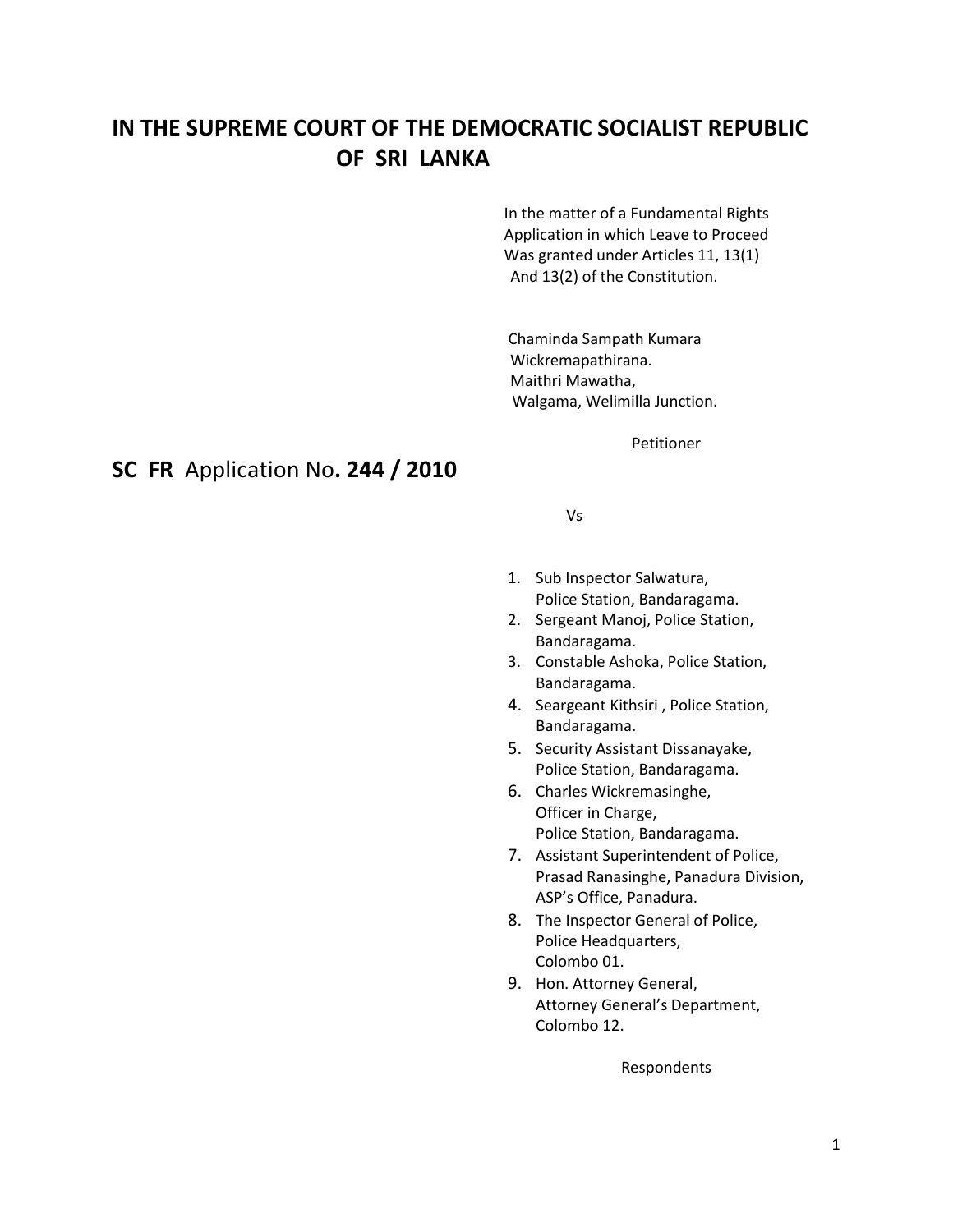| <b>BEFORE</b>     | : S. EVA WANASUNDERA PCJ.<br>UPALY ABEYRATHNE J &<br>H.N.J. PERERA J.                                                                                                                                               |
|-------------------|---------------------------------------------------------------------------------------------------------------------------------------------------------------------------------------------------------------------|
| <b>COUNSEL</b>    | :Ms. Ermiza Tegal with Shalomi Daniel for the<br>Petitioner.<br>Jagath Abeynayake for the $1^{st}$ to $5^{th}$<br>Respondents.<br>Madhawa Tennekone, SSC for the 6 <sup>th</sup> to 9 <sup>th</sup><br>Respondents. |
| <b>ARGUED ON</b>  | 06.03.2017.                                                                                                                                                                                                         |
| <b>DECIDED ON</b> | 30.05.2017.                                                                                                                                                                                                         |

## **S. EVA WANASUDERA PCJ.**

In this matter, Leave to Proceed was granted under Articles 11, 13(1) and 13(2) of the Constitution on 17.05.2010. The Petition was filed in this Court on 30.03.2010.

Chaminda Sampath Kumara was 31 yrs. He was a labourer. He has had no previous conviction of any offence or even a complaint against him prior to the incident which is the basis of the case in hand. He has come before this court complaining about his arrest by the Police and how much of physical and mental pain he had to go through until he was produced before the Magistrate. He has sought relief in respect of violation of his fundamental rights guaranteed by and under the Constitution. This court has granted leave to proceed under Articles 11, 13(1) and 13(2) of the Constitution.

Article 11 reads:

" No person shall be subject to torture or to cruel, inhuman or degrading treatment or punishment. "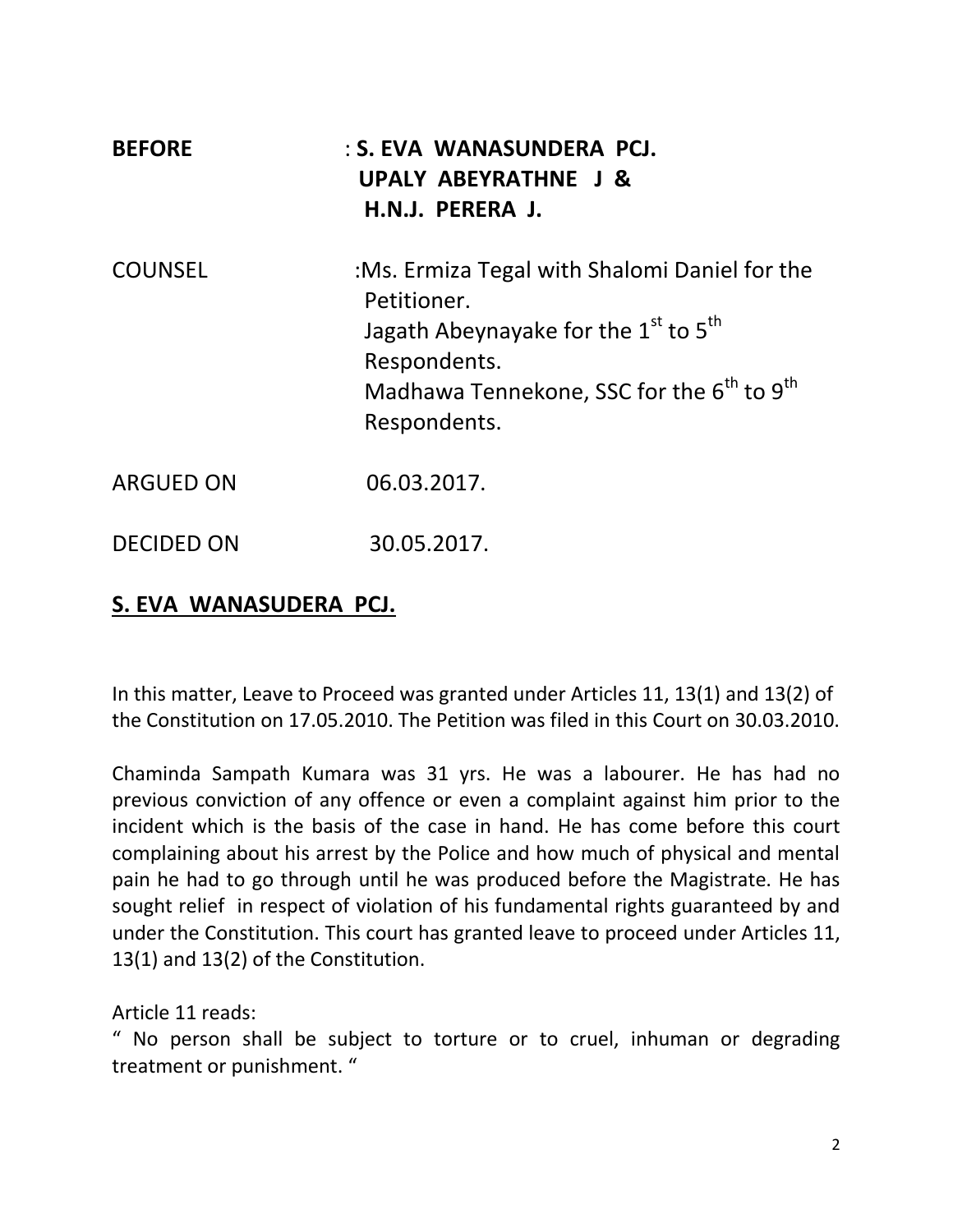## Article 13(1) reads:

" No person shall be arrested except according to procedure established by law. Any person arrested shall be informed of the reason for his arrest. "

## Article 13(2) reads:

" Every person held in custody, detained or otherwise deprived of personal liberty shall be brought before the judge of the nearest competent court according to procedure established by law, and shall not be further held in custody, detained or deprived of personal liberty except upon and in terms of the order of such judge made in accordance with procedure established by law."

The incident which has happened prior to the filing of this Petition by the Petitioner can be narrated in summary as follows. One householder namely Wanshawathie in the Bandaragama area had complained to the Police that when she had gone out of the house during the day time on 12.10.2008, for a wedding, her house had been burgled by some person or persons and she had lost a gold ring, a mobile phone and money , the value of all of which were twenty three thousand rupees. (Rs. 23000/-). With regard to this burglary, as it is stated as such by the Police, the Petitioner was apprehended and brought to the Police Station of Bandaragama. No goods were found in his custody or found elsewhere at all. There had been two pawning receipts in the house where the Petitioner was living with his mother , sisters and brothers but neither of the said receipts were with regard to the lost ring claimed by Wanshawathie, the complainant of the day time burglary. According to the Petitioner, the pawning receipts which were found in the Petitioner's house and taken by the police by force, belonged to the Petitioner's sister and a friend who had pawned their own jewellery.

However, the Police had filed two cases in the Magistrate's Court of Bandaragama against the Petitioner with regard to this incident. **The Magistrate had acquitted the Petitioner of all charges since the evidence before court, of the police officers who did the arrest of the Petitioner and of the complainant Wanshawathie , did not bear an iota of evidence against the Petitioner.**

The Petitioner states that he was arrested on **20.05.2009** at around 11.00 a.m. when he was returning home by foot from a shop close to his house with a bag in his hand which contained chicken meat. The Petitioner was taken to his house by the  $1<sup>st</sup>$  Respondent who was in police uniform along with four other police officers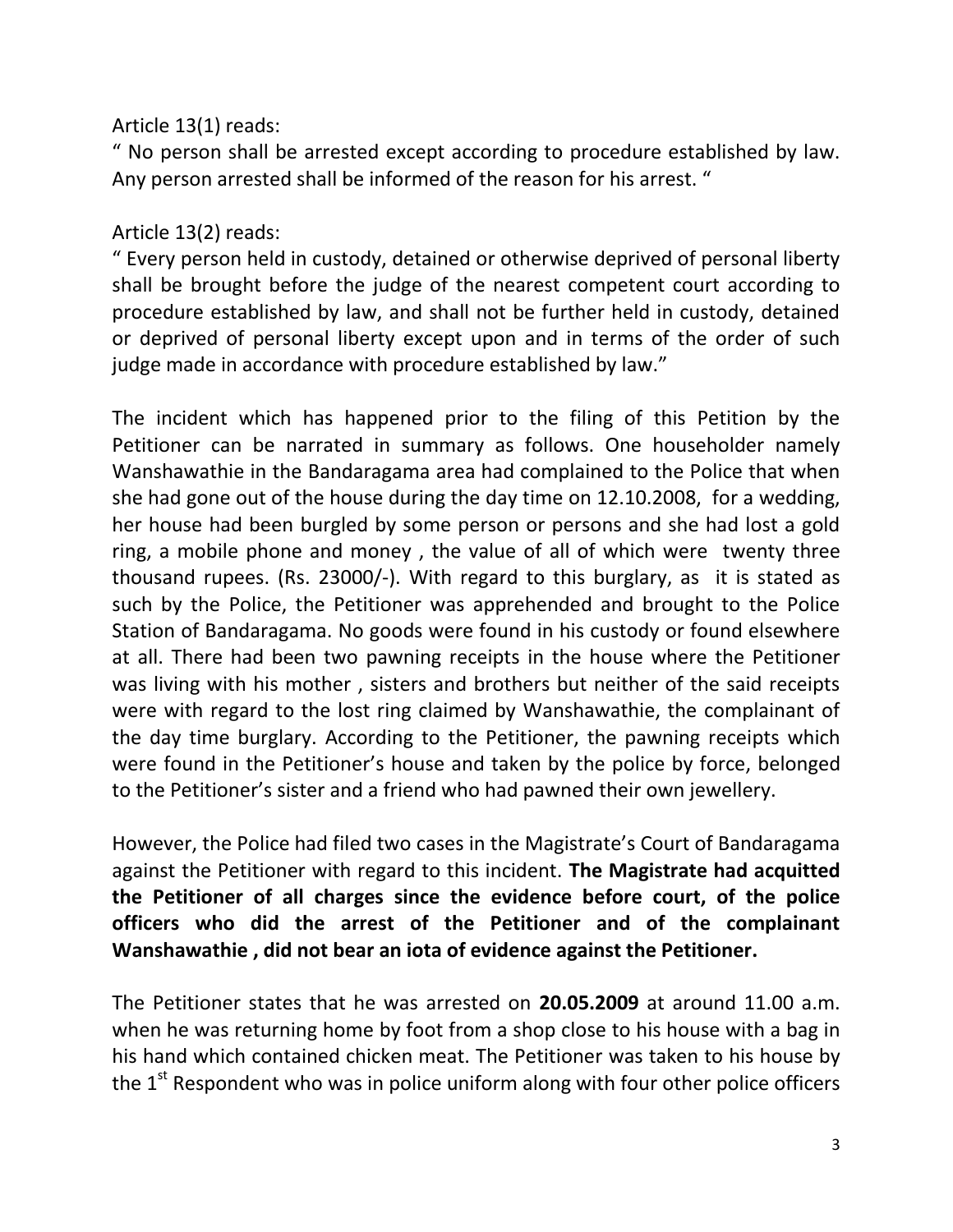and after searching the house and finding two gold pawning receipts therein had put the Petitioner in the Police Jeep wherein there was another villager by the name Nuwan. The Police Jeep arrived at the Police Station at about 1.00 p.m. and later on, the Petitioner had been taken to the Police barracks. He had then been subjected to torture after removing his clothes, assaulted with a club and a hose pipe and forced him to eat 'kochchi miris' and later poured crushed kochchi miris into his eyes and nose, questioning him whether he had any jewellery in his possession. At 6.00 p.m. on the same day, his brother had visited him at the Police Station and wanted to get him released. The Petitioner had informed the brother how he was tortured and at that time he had difficulty in breathing and had experienced blurredness of vision. The Police had told the brother that the Petitioner would be released shortly but it did not happen. When the Petitioner was screaming in pain the  $1<sup>st</sup>$  Respondent had threatened to falsely charge the Petitioner with having a bomb in his possession and imprisoning him.

The next day, on 21.05.2009, the Petitioner's mother and the siblings and their families had all gone to the Police Station to visit him. When the Petitioner's sister, Achala inquired about bail for him or release of him, the  $2<sup>nd</sup>$  Respondent had informed her that there is a detention order against the Petitioner and therefore he could be detained by the Police for five days. **The family visited the Petitioner each and every day till 26.05.2009, i.e. the day the 6th Respondent had informed that the Petitioner would be produced before the Magistrate.** The Petitioner was **not produced** before Court **even on 26.05.2009.**

The Petitioner's family members had advocated the Petitioner's release with higher officials of the Police. Further more, the Petitioner's sister Achala had made a complaint regarding the Petitioner's illegal detention and torture at the Bandaragama Police Station, to the Human Rights Commission. That Complaint is before this Court marked as **P1**. It gives precisely the date the Petitioner was arrested as 20.05.2009 and the time as 11.30 a.m.; the fact that the Petitioner is being tortured inhumanely by the Police; the fact that the Police has been postponing the Petitioner being produced before the Magistrate and **begs the Human Rights Commission to intervene and get the Petitioner to be produced in Court.**

The next day, i.e. **on 27.05.2009** , the Petitioner was not produced in the morning but as alleged by the Petitioner, after taking his signature on a blank paper, later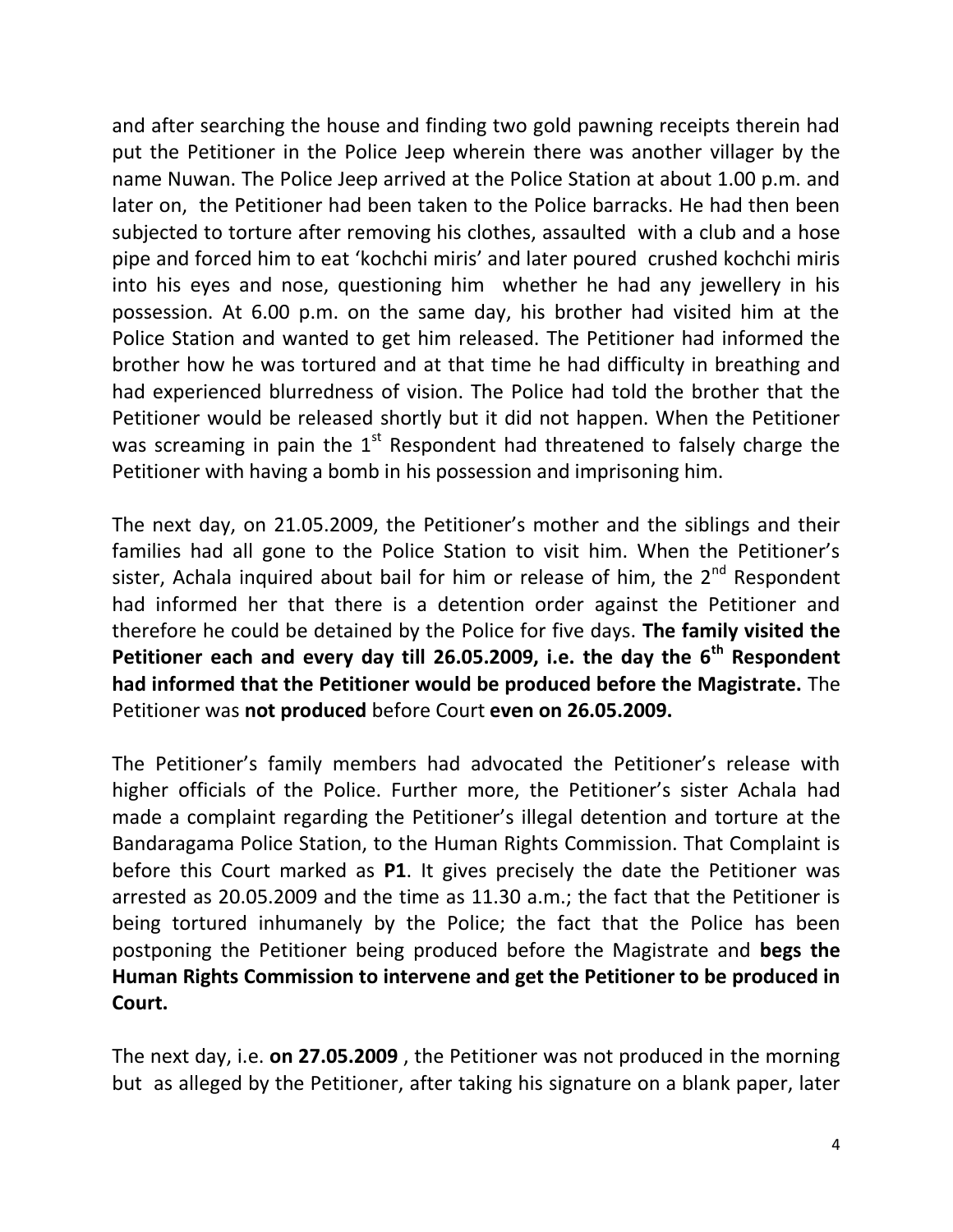on in the day, at about 1 p.m. the Petitioner had **been finally produced before the Magistrate** under two case numbers, 44655/09 and 44663/09 charging him for housebreaking and theft. The certified copies of the two case records upto the date of granting personal bail to the Petitioner have been produced before this Court **as P2A and P2B**. The Petitioner had pleaded not guilty and was granted personal bail by Court. On the same day night, the Petitioner was admitted to Panadura Base Hospital due to the severe body aches and pains he had suffered as a result of torture. The Judicial Medical Officer had examined him and discharged him on 29.05.2009. The Medico Legal Report is marked **as P3** and produced before this Court. The history given by the patient, the Petitioner, states that on two dates, i.e. the 20<sup>th</sup> and 24<sup>th</sup> of May, 2009, he was "hung up and beaten by the Police" and 'kochchi miris' was poured into his eyes.

The Complaint by the Petitioner himself to the Human Rights Commission was accepted by the said Commission and that letter is marked **as P4** and produced before this Court. P4 indicates that the Petitioner had lodged the Complaint on 05.06.2009 and that the number of the complaint registered is HRC 2491/09. Affidavits of the brothers, brothers in law, sisters in law and friends narrating the events that had taken place from the 20.05.2009 to 27.05.2009 are placed before this Court marked **as P5A to P5G.** These seven affidavits state the incidents in detail.

The  $1<sup>st</sup>$  to  $5<sup>th</sup>$  Respondents are Sub Inspector Salwatura, Seargeant Manoj, Police Constable Ashoka, Seargeant Kithsiri and Security Assistant Dissanayake. The 6<sup>th</sup> Respondent is the Officer in Charge of the Bandaragama Police Station, Charles Wickremasinghe. The  $7<sup>th</sup>$  Respondent is the ASP Prasad Ranasinghe. The  $8<sup>th</sup>$ Respondent is the IGP and the  $9<sup>th</sup>$  Respondent is the Hon. Attorney General. The reason for placing the names of the Respondents herein, at this juncture is that they are referred to in the evidence before court by way of affidavits by their names and it is easy to follow by the name. At the time of hearing this matter, it was brought to the notice of Court that the 2<sup>nd</sup> Respondent is already dead. After some of the Respondents filed their objections, the name of another Police Officer called Lasantha , Police Constable 66649 had come up in the objections and on that account, the Petitioner moved this Court to add the said Lasantha as the 10<sup>th</sup> Respondent. This Court had not allowed the said application. Counsel for the  $1<sup>st</sup>$  to  $5<sup>th</sup>$  Respondents, Mr. Jagath Abeynayake made submissions before this Court and referred to the Statements of Objections filed by each Respondent and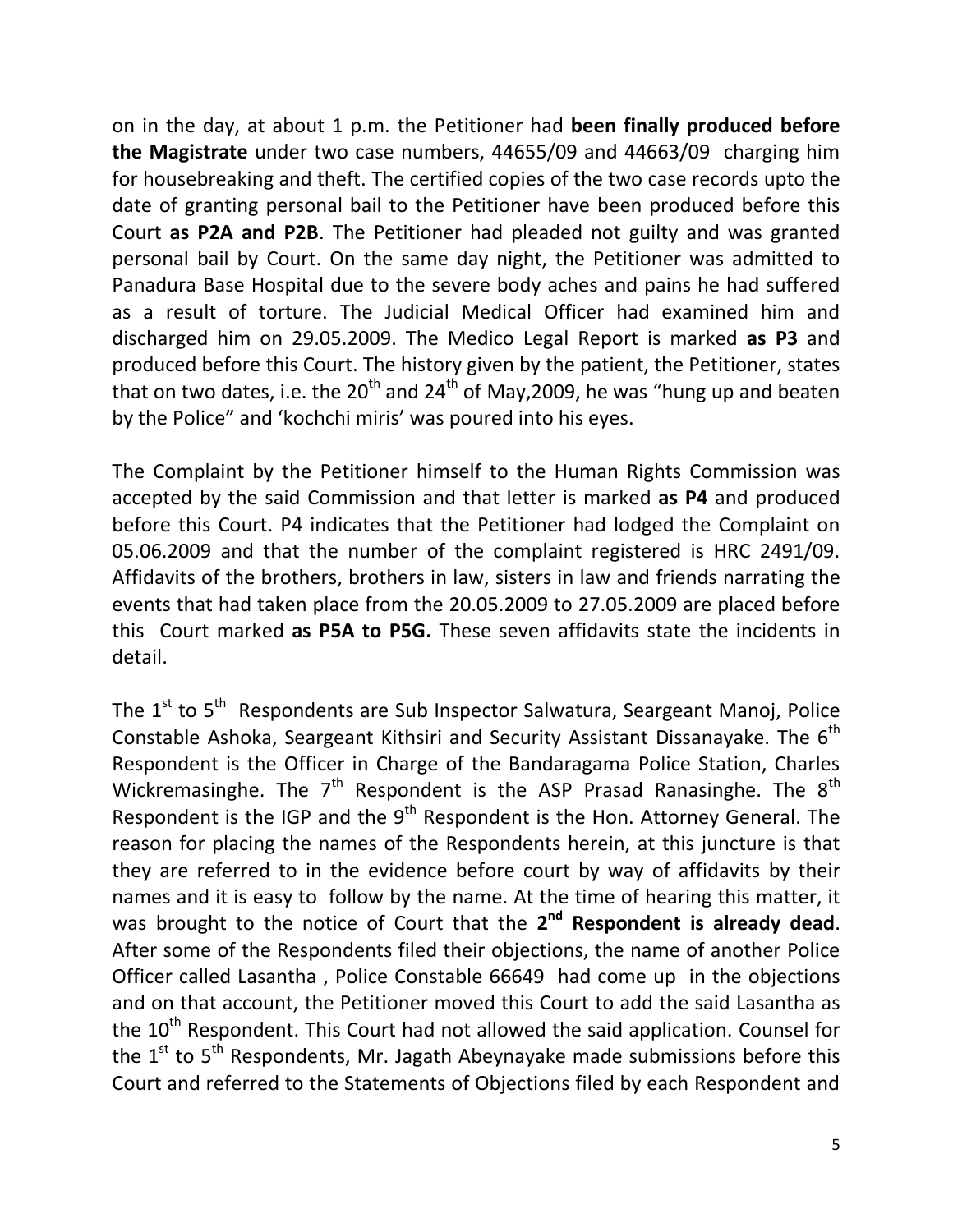the affidavits affirming the contents of the Statements of Objections. The  $6<sup>th</sup>$  to  $9<sup>th</sup>$ Respondents were represented by Mr. Madhawa Tennekone, Senior State Counsel at the hearing of this matter. He relied on the Affidavits which were filed by the  $6<sup>th</sup>$  and  $7<sup>th</sup>$  Respondents on behalf of the  $6<sup>th</sup>$  to  $9<sup>th</sup>$  Respondents.

The Affidavit of the  $6<sup>th</sup>$  Respondent confirms the position of the Petitioner that the **Petitioner's relatives met him on 25.05.2009** and that the **6 th Respondent had informed the relatives that the Petitioner will be produced in Court on 26.05.2009** as stated in paragraphs 6 and 7 of the Affidavit. Thereafter, **ironically,** in the same Affidavit, this Officer in Charge of the Bandaragama Police Station states in paragraph 9(a) of the same Affidavit that the **Petitioner was arrested on 26.05.2009 at 6.20 p.m.** How could the OIC have said on the 26th that the Petitioner would be produced in Court on the  $26<sup>th</sup>$  if he had not been arrested prior to the  $26^{th}$ ? The  $6^{th}$  Respondent has contradicted his own statement in his own affidavit. This confirms the Petitioner's position that he was arrested prior to  $25<sup>th</sup>$  and produced in Court on the  $27<sup>th</sup>$ . The  $6<sup>th</sup>$  Respondent admits that the Petitioner was produced on the  $27<sup>th</sup>$  in paragraph 9(c) of the Affidavit.

In the same Affidavit, the  $6<sup>th</sup>$  Respondent alleges that the Petitioner had not complained to the Magistrate about inhuman treatment. Nobody who was tortured at a police station would ever be not scared to complain to the judge at such a time when he was at the mercy of the judge and the police to get bail. If any human being gets tortured by the police at any time, the victim by that time has lost confidence of the whole system of justice in the country. Such a person would not have any other feeling than to be wanting to live by getting away from the custody of the police for the time being. He would not be in his proper senses as to think what could be done next. He would have suffered mentally and physically inside a cell, without anybody to give him food or drink or medicine or to save him from the torture that he was undergoing for the period he was within the Police Station in the recent past, for whatever number of hours or days he was tortured.

The victim of torture in the hands of the police who was holding power over him perhaps would never make up his mind to complain against the police. When a human being gets beaten on the body by another holding more power than himself, the first paid is the body pain and the second pain is the mental pain. I would analyze the mental pain to be much more than the physical pain. The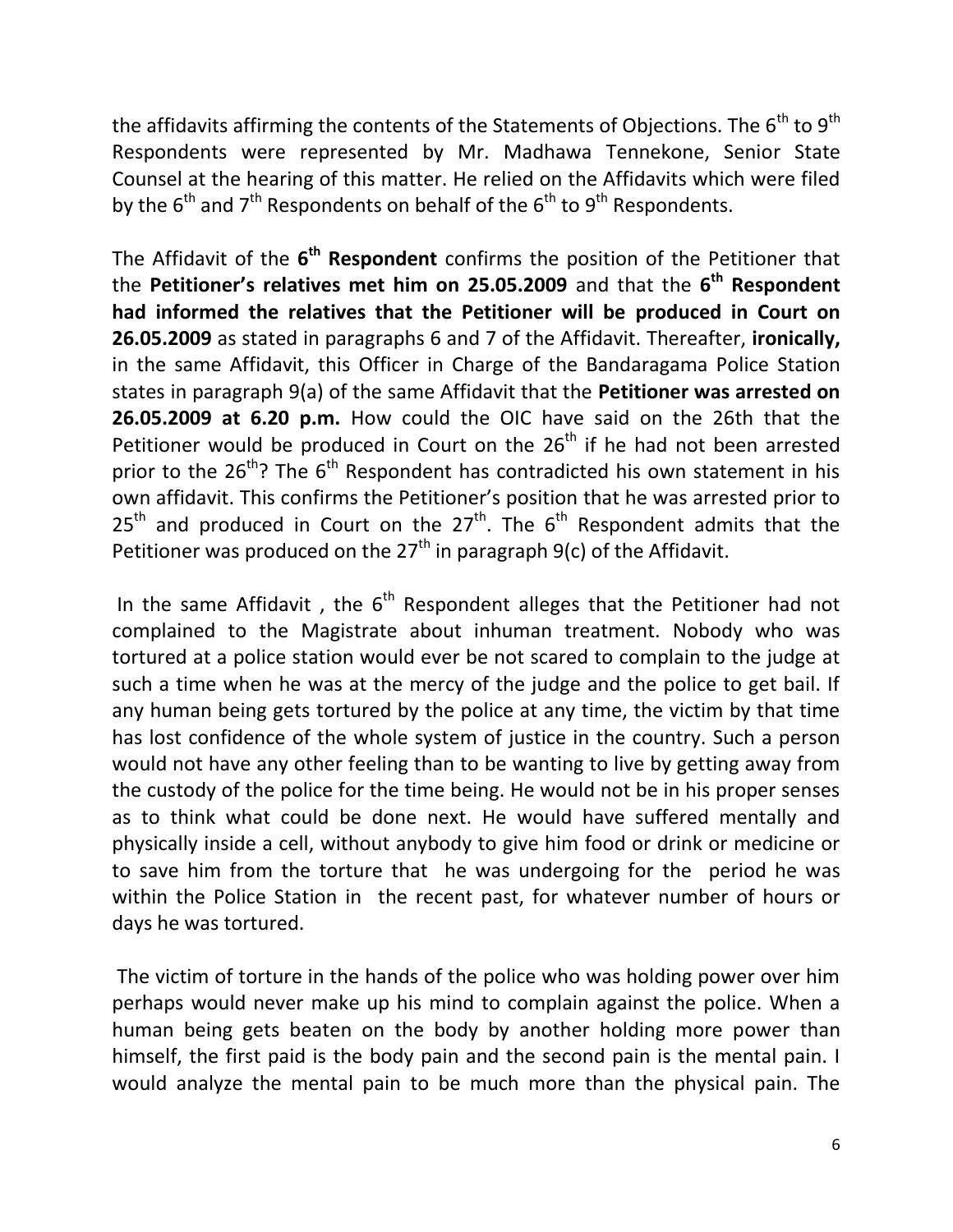physical damage may be cured with the help of medical professionals and the medicine available at the time and era when the physical damage is done to a 'body' but the mental damage is definitely not something which can be cured that easily. If I were to say that mental pain can never be cured, that is reality of life. Every time the human being who was subjected to torture of any kind remembers the same, the mind projects the scenario in front of him. Then the tears and the pain that causes the tears, spring out of this body automatically and no one could ever say when that horrible feeling would go away. The damage caused mentally, in reality, is thererfor permanent for this life.

In the case in hand, the 6<sup>th</sup> Respondent OIC has pointed out that the Petitioner **had not complained of any torture to the Magistrate at the time he was produced before the Magistrate.** I find that he had pleaded so, to get advantage from such a lapse by the Petitioner. In the case of *Sudath Silva Vs Kodithuwakku 1987 2 SLR 119*, Justice Atukorale has stated that **"** the failure of the Petitioner to complain to the Magistrate before whom he is produced **must be viewed and judged against the backdrop of his being at that time, held in police custody with no access to any form of legal representation."** The OIC of any police station should have control over the officers of that station and he should be responsible for what has happened in the police station or the barracks or about whatever action is taken by any police officer in his station with regard to a complainant or a suspect.

The  $7<sup>th</sup>$  Respondent has filed documents 7R1 and 7R2 along with his affidavit of objections. 7R1 is the complaint made to him by the Petitioner regarding the actions of torture by the Police officers, on 19.06.2009. I find that the contents of the said statement made before the  $7<sup>th</sup>$  Respondent by the Petitioner is consistent with his Petition before this Court. Document 7R2 is the final report of the inquiry held by the inquiry officer which states that Inspector of Police Salwathura had pleaded guilty of charges levelled against him, and that he was punished with "placing red markings in his trainee file ". The inquiry report and the police statements have been filed in this court by the State on 15.11.2010. However, this is an instance where the  $1<sup>st</sup>$  Respondent had admitted and found guilty of wrong doing as complained by the Petitioner to the ASP, at the end of a disciplinary inquiry. Even though I find that the punishment doled out to Salwatura is abundantly less than what it should have been, proportionate to the wrong doing, one aspect is clear. That fact is, " the fact that the  $1<sup>st</sup>$  Respondent has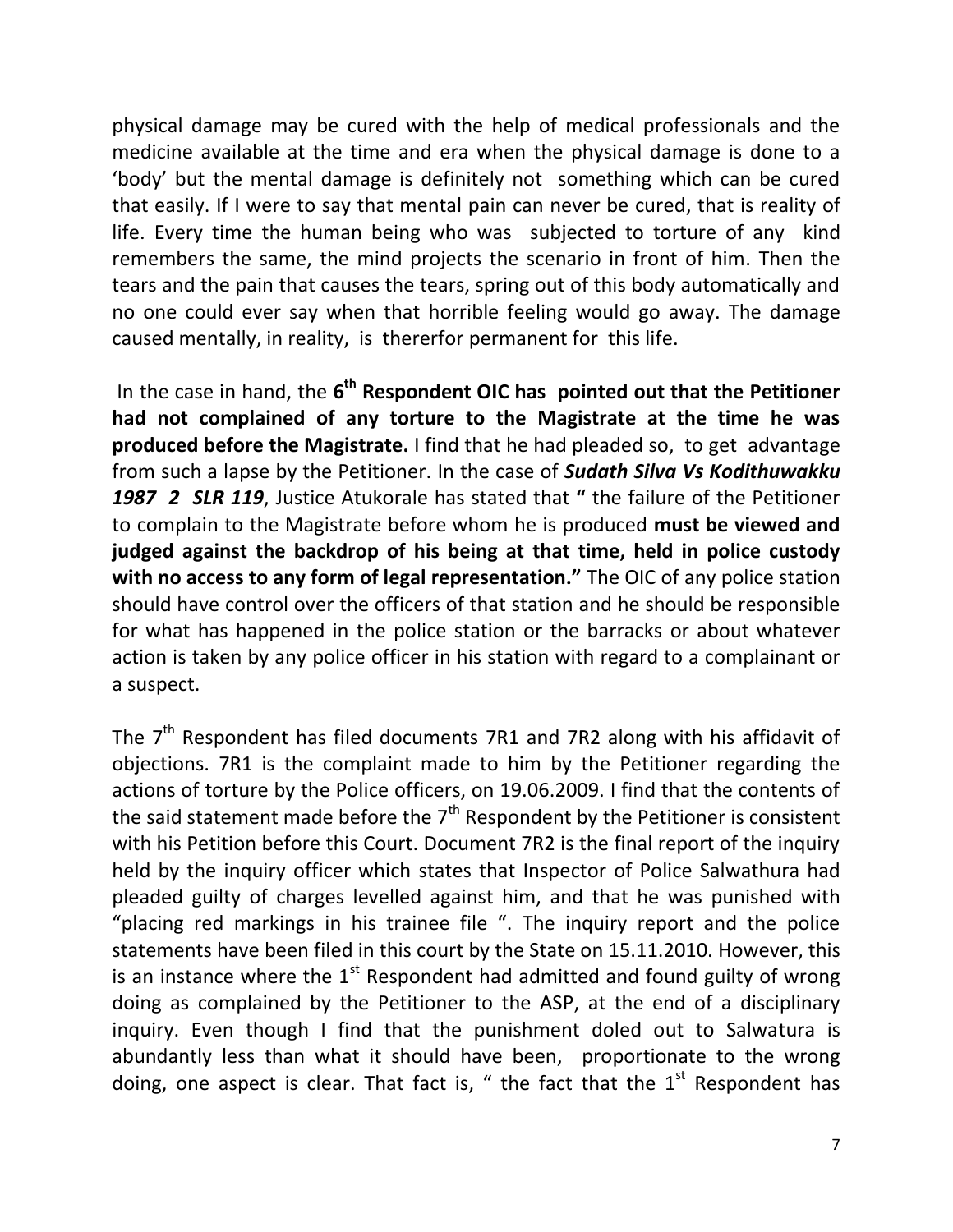admittedly tortured the Petitioner as well as proven to have done so after a full inquiry held by the  $7<sup>th</sup>$  Respondent who is his disciplinary authority".

I would like to consider the Affidavit filed by the  $1<sup>st</sup>$  Respondent, Salwatura. While denying everything in the Petition of the Petitioner, Salwathura had stated that the Petitioner was arrested on the  $26<sup>th</sup>$  of May, 2009 at 6.20 p.m. on information received by the police and it is reflected in the Information Book under GCIB 176/116. However he has **not annexed even a copy of the said entry before this Court. He had failed to place proof of the date and time of arrest which is crucial to** the Application of the Petitioner before this Court. The **documents** Salwathura had filed along with his own affidavit **are other affidavits** of other persons marked as Y1, Y2 and Y3. They are affidavits of suspects who were in police custody at the particular period complained of, affirming that during the period of  $20<sup>th</sup>$  May to  $26<sup>th</sup>$  May, 2009 there was no person by the name of the Petitioner in the cutody of the Police at Bandaragama.

In the first instance, how can an Inspector of Police expect any Court of this country to act on affidavits by some other suspects who were at that time, in the custody of the police officers in the said police station. The said suspects are also under the power and authority of other police officers, in the 'cell of the suspects behind bars'. When asked for affidavits confirming **the absence** of another suspect by an Inspector of Police, can that suspect decline to give such affidavits? Do those suspects have any idea of who the other suspect is or what name the other suspect bears or any internal matters of the police? Do the inmates in a police cell know what each others' names are? To place this kind of very low standards **of proof of absence** of the Petitioner, during that period, inside the Police Station, is **incredible.** I view this kind of action as despicable and absurd. No court would be ever willing to rely on affidavits by suspects and detainees in the custody of the police, to safeguard the police officers under whom the said suspects and detainees were living their lives inside the cell of the police station, during that period. I do not find any evidential value in the said documents.

**The 1st Respondent has challenged document marked P5A** filed by the Petitioner, which is an Affidavit by the Petitioner's brother in law who had been a police constable at the Vavunia Police Station before being dismissed from service on a charge of misappropriation of funds. He has also alleged that the author of P5A is an accused in a Magistrate's Court case in Vavunia and that the  $1<sup>st</sup>$  Respondent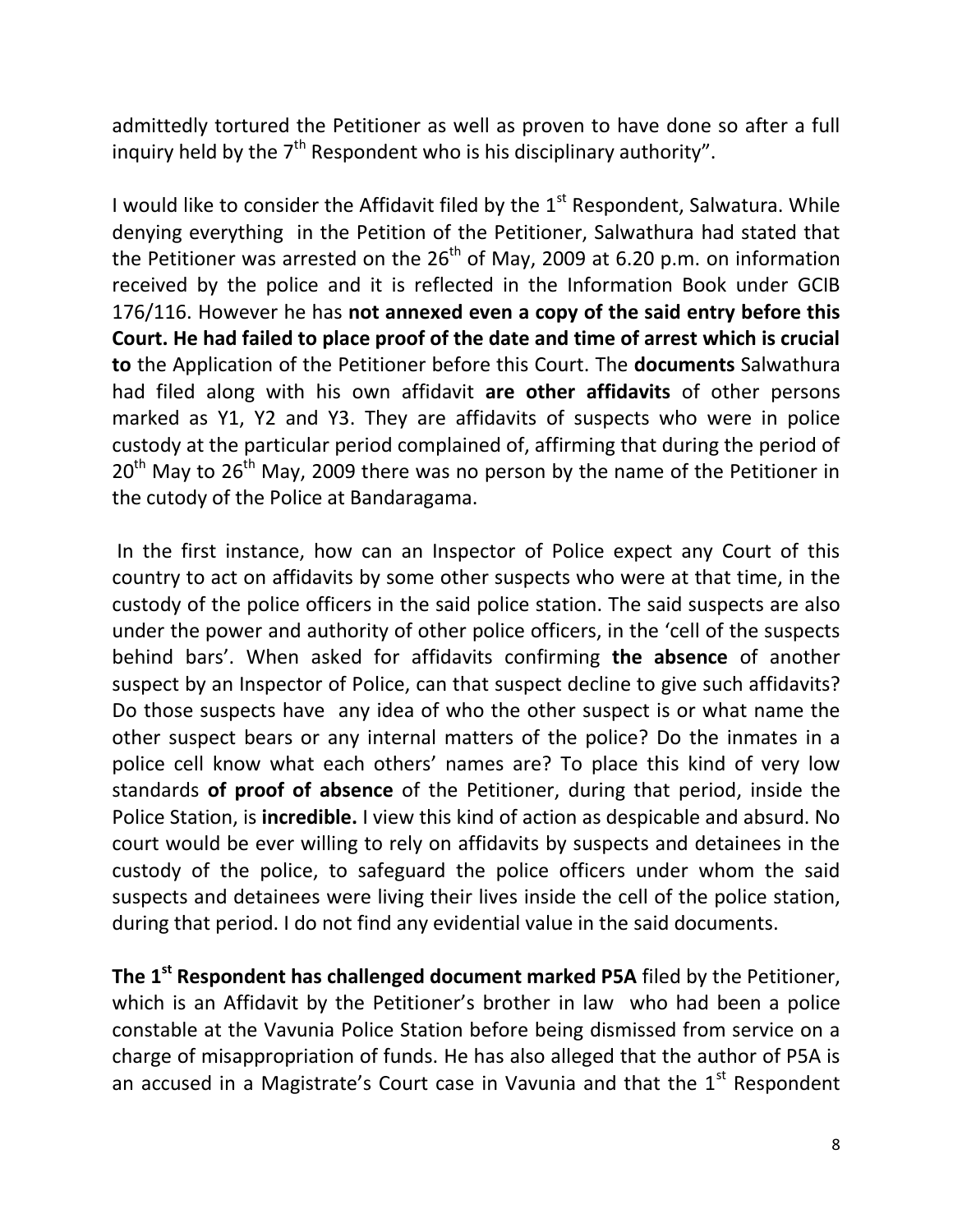was assigned to arrest him at that time and therefore the Petitioner had acted mala fide in instituting this action. In the same run, the  $1<sup>st</sup>$  Respondent states further that all the  $1^{st}$  to  $5^{th}$  Respondents had to carry out duties regarding the investigations and arrest against the said brother in law of the Petitioner, the author of Affidavit P5 and hence the Petitioner has acted mala fide against all these five Respondents**. Yet I do not find any documents in proof of what the 1st Respondent has stated.** He has not filed any case number in MC Vaunia; he has not filed evidence to show that he was assigned to arrest the author of P5A; he has not filed any material with regard to what kind of misappropriation of funds and whether it is government funds or private funds. He has not filed any material to prove that the  $1<sup>st</sup>$  to  $5<sup>th</sup>$  Respondents were assigned to carry out investigations regarding that matter. It is just another statement. Court cannot find out the truth about those matters or verify any statement which he has made.

The Petitioner had filed a counter affidavit against the said statements of the  $1<sup>st</sup>$ Respondent dated 24.01.2011 and denied totally the allegations as mentioned above and further states that there is **no such case** against the author of P5A, who is the brother in law of the Petitioner. The said brother in law has a civil case for recovery of money against him by a Bank. The counter affidavit claims that the said brother in law had been pressurized by the police officers **to demand that the Petitioner should withdraw this Fundamental Rights Application filed against them.** 

In the counter affidavit filed by the Petitioner, he reiterates that he has filed this application to vindicate his rights and seek redress in view of the serious and degrading acts of torture, arbitrary arrest and detention and for no other reason.

The Affidavit filed by the 2<sup>nd</sup> Respondent has annexures 2Y1 to 2Y5. By 2Y4 and 2Y5 the  $2^{nd}$  Respondent tries to explain that he was not in the police station from the  $24<sup>th</sup>$  to the  $27<sup>th</sup>$  May, 2009. The Petitioner has complained that the  $2<sup>nd</sup>$ Respondent was involved in the arrest of the Petitioner and torture on the date of the arrest on the  $20<sup>th</sup>$  of May, 2009. The other documents are again affidavits by the inmates of the police cell which cannot be taken as valid evidence of the absence of the Petitioner in police custody. I am also of the view that those in the custody of the police cannot become aware of all other things that happen in the premises of the police station such as in the barracks of the police wherein the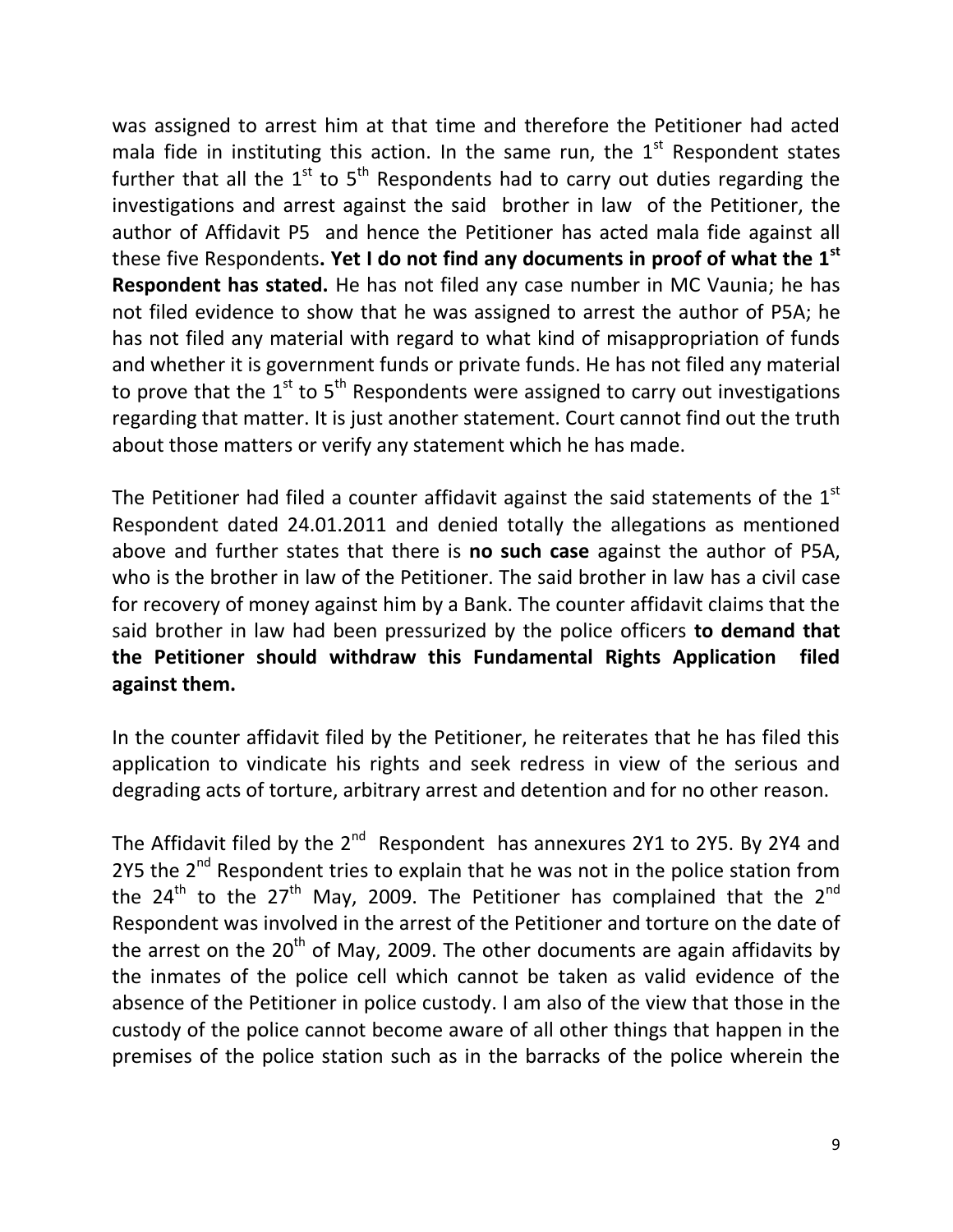Petitioner claims that he was tortured. I reject the contents of the affidavits of the detainees and others in custody.

The Affidavits filed by the  $3^{rd}$ ,  $4^{th}$  and the  $5^{th}$  Respondents are also in the same lines as the affidavits filed by the  $1<sup>st</sup>$  and the  $2<sup>nd</sup>$  Respondents. The contents seem to be an attempt to state that the Petitioner was not taken into custody on the  $20<sup>th</sup>$  May, 2009 and that they were not inside the police station but were on duty out of the police station implying that they could not have tortured the Petitioner at the times that he claims such actions were done.

The Petitioner has continuously been stating that he was arrested by the  $1<sup>st</sup>$ Respondent who was in police uniform along with four other police officers who were in civilian clothes on the  $20<sup>th</sup>$ May, 2009 . When the Petitioner was returning home from a boutique where he had gone to buy 500 grams of chicken meat by foot, he had seen a jeep of the Police parked alongside the road near Walekade junction. The police officers had been changing a flat tire of the jeep. The  $4<sup>th</sup>$ Respondent had held the Petitioner and asked what he was carrying. Then the 2<sup>nd</sup> Respondent too had inquired about the Petitioner's name and when the name "Chaminda" was mentioned, the  $2<sup>nd</sup>$  Respondent had said "you are the man" and taken him to his house which was about 150 meters away from the jeep dragging him from the collar of his T-shirt. His room was searched by the police officers and they found two gold pawning receipts which allegedly belonged to the Petitioner's sister and a friend by the name of Udayanga.The Police officers had however taken the two receipts against the wishes of those in the house. The Petitioner had been taken to the Police Station. His brother Samantha who came to the Police Station had been chased out.

The Petitioner had been taken to the police barracks. The officer in a sarong in the barracks was the 3<sup>rd</sup> Respondent. The  $1^{st}$ ,  $2^{nd}$  and the 3<sup>rd</sup> Respondents had commenced the torture then by ordering the Petitioner to remove all his clothes. He was made to kneel down with his hands lifted up. He was ordered and made to eat kochchi miris brought by the  $5<sup>th</sup>$  Respondent. The  $3<sup>rd</sup>$  Respondent wearing only a sarong had made the Petitioner sit on the floor and tied up his hands at the back. The 2<sup>nd</sup> Respondent tied up his feet with a strip of cloth at the ankles. Then the  $2^{nd}$  Respondent had sat behind the Petitioner on a chair and pulled the Petitioner's head back, kept it in between the 2<sup>nd</sup> Respondent's knees and held the head back tight in that same position. He then poured crushed kochchi miris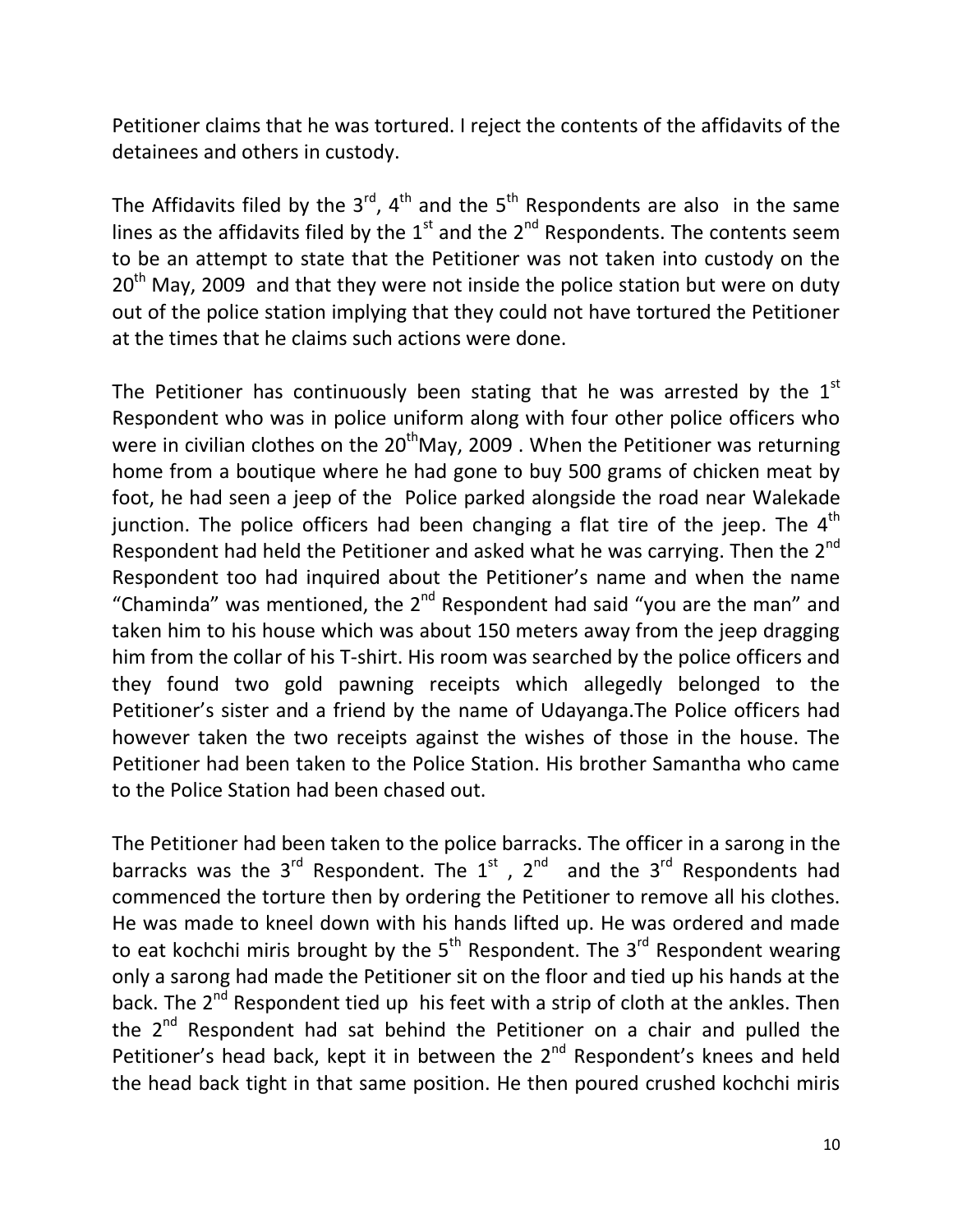into the Petitioner's eyes and nose. He was questioned whether he had any jewellery with him. The Petitioner had denied. Then the  $2<sup>nd</sup>$  Respondent had ordered the Petitioner to lie down on his back and they trampled the chest, the legs and poured kochchi miris once again into the eyes and nose. When the Petitioner screamed and denied having anything to do with any jewellery being in his possession, they assaulted him with a hose pipe and a club looking like a broom stick.That was the nature of the torture. On the following days after the  $20<sup>th</sup>$  until the  $26<sup>th</sup>$  he was again tortured having hung him up on a 'mol gaha' having tied up his ankles and wrists.

The medico legal report states that there were healing wounds at the wrists and the ankles. The history given is consistent with the wounds. At the inquiry by the ASP an identification parade was conducted to identify the police officers who had tortured him. The narration given to the Human Rights Commission and the ASP by the Petitioner is the same. The same words were repeated and the way he was tortured was told in the same manner.

This Court has granted leave to proceed and directed the  $7<sup>th</sup>$  Respondent ASP and the SSP Panadura to forward to the Supreme Court, the reports, proceedings and statements relating to the inquiry held on the complaints made by the Petitioner against the  $1<sup>st</sup>$  to  $5<sup>th</sup>$  Respondents. I have gone through the said reports, proceedings and statements and find that they are consistent with what the Petitioner has placed before this Court by having placed the evidence by way of Affidavits.

The case in hand being one of torture which is not reflected very well on the face of the Medico Legal Report, I wish to quote Justice A.R.B. Amarasinghe in his book by the name "Our Fundamental Rights of Personal Security and Physical Liberty" . He states that "….Lastly, traces of torture or ill treatment may with lapse of time become unrecognizable, even by medical experts, particularly where the form of torturing itself leaves……few external marks".

The  $1^{st}$  to  $5^{th}$  Respondents have used 'kochchi miris' as the substance used to torture the Petitioner firstly making him eat it which burns the toungue totally, for hours on end, if bitten bare. Thereafter they had poured the juice into the eyes and the nose which pain nobody would have experienced in normal life and **the extent of the pain cannot be ever imagined by any human being**. That kind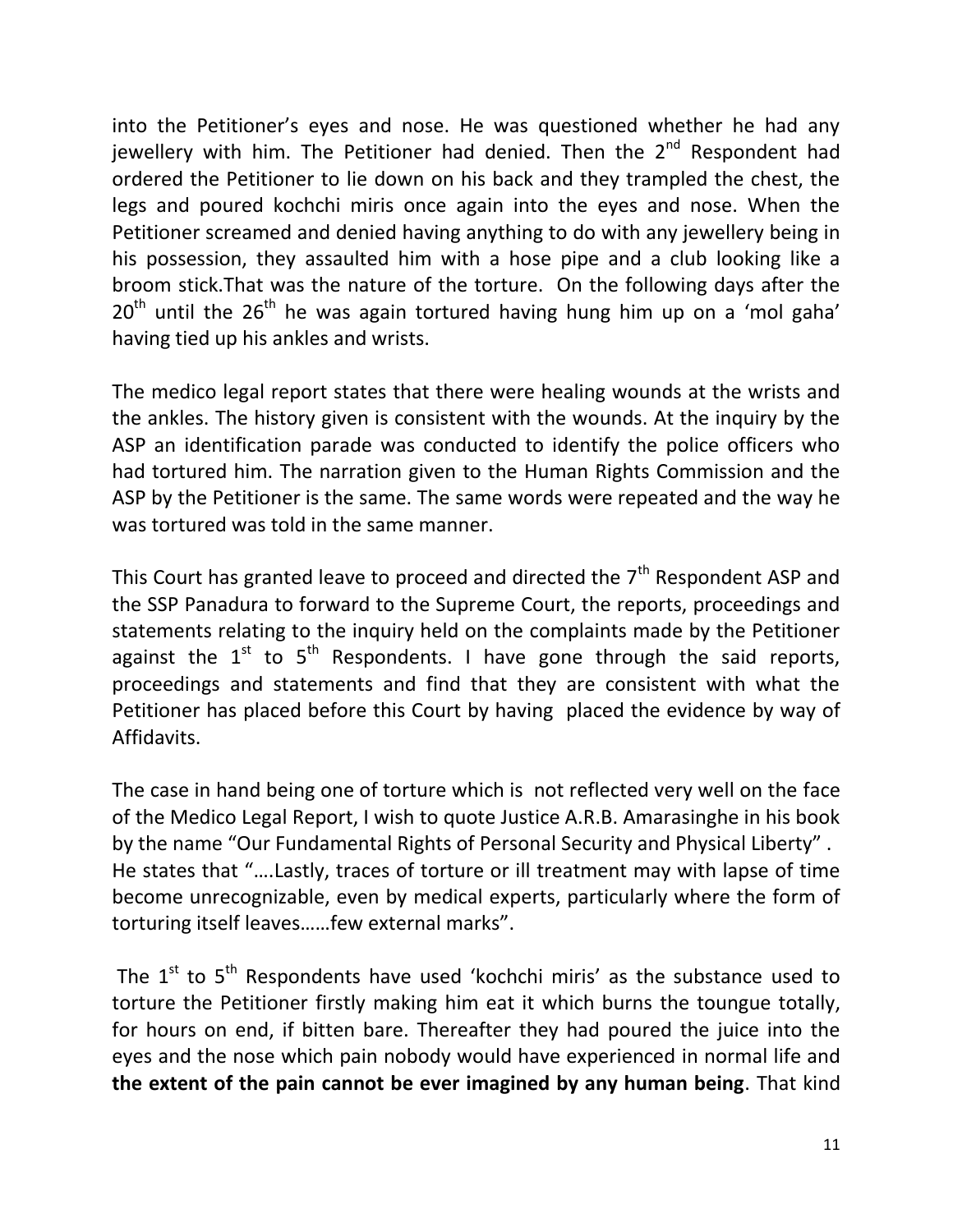of torture is unheard of, but for sure the said Respondents did not leave any marks of torture. That is the very reason they have used such an unusual kind of torture which the medical experts could not trace. The beating was done with a hose pipe, which once again, does not leave marks on the skin. The only marks which had left a trace by  $29<sup>th</sup>$  May, were the marks on the wrists and the ankles of the Petitioner by which he was hung up on a 'mol gaha' parallel to the ground and beaten. The fact that the Petitioner had gone to the hospital and was admitted to the hospital and was treated for the aches and pains of the body and kept in the hospital for three days itself speaks out to confirm the history given by him to the JMO who has written the MLR.

Even though the perpetrators had tortured the Petitioner leaving only the few external marks on the body, that itself is good enough to prove the extent of torture, **due to the unwavering narration of the way he was tortured consistently before the inquiry by the ASP, before the Judicial Medical Officer and before this Court.** 

The Torture Act No. 22 of 1994 , Sec. 12 defines torture a follows:

" Torture with its grammatical variations and cognate expressions, means any act which causes severe pain, whether physical or mental, to any other person, being an act which is -

- (a) Done for any of the following purposes:
	- i. Obtaining from such person or a third person any information or confession,
	- ii. Punishing such other person for any act which he or a third person has committed, or is suspected of having committed or
	- iii. Intimidating or coercing such other person or a third person or
- (b) Done for any reason based on discrimination, and being in every case, an act, which is , done by, or at the instigation of, or with the consent or acquiescence of , public officer or other person acting in an official capacity."

I hold that the torture done to the Petitioner by the  $1<sup>st</sup>$  to the  $5<sup>th</sup>$  Respondents fall within this definition. The evidence before us placed by the Petitioner and the evidence placed by the Respondents have been considered by this Court.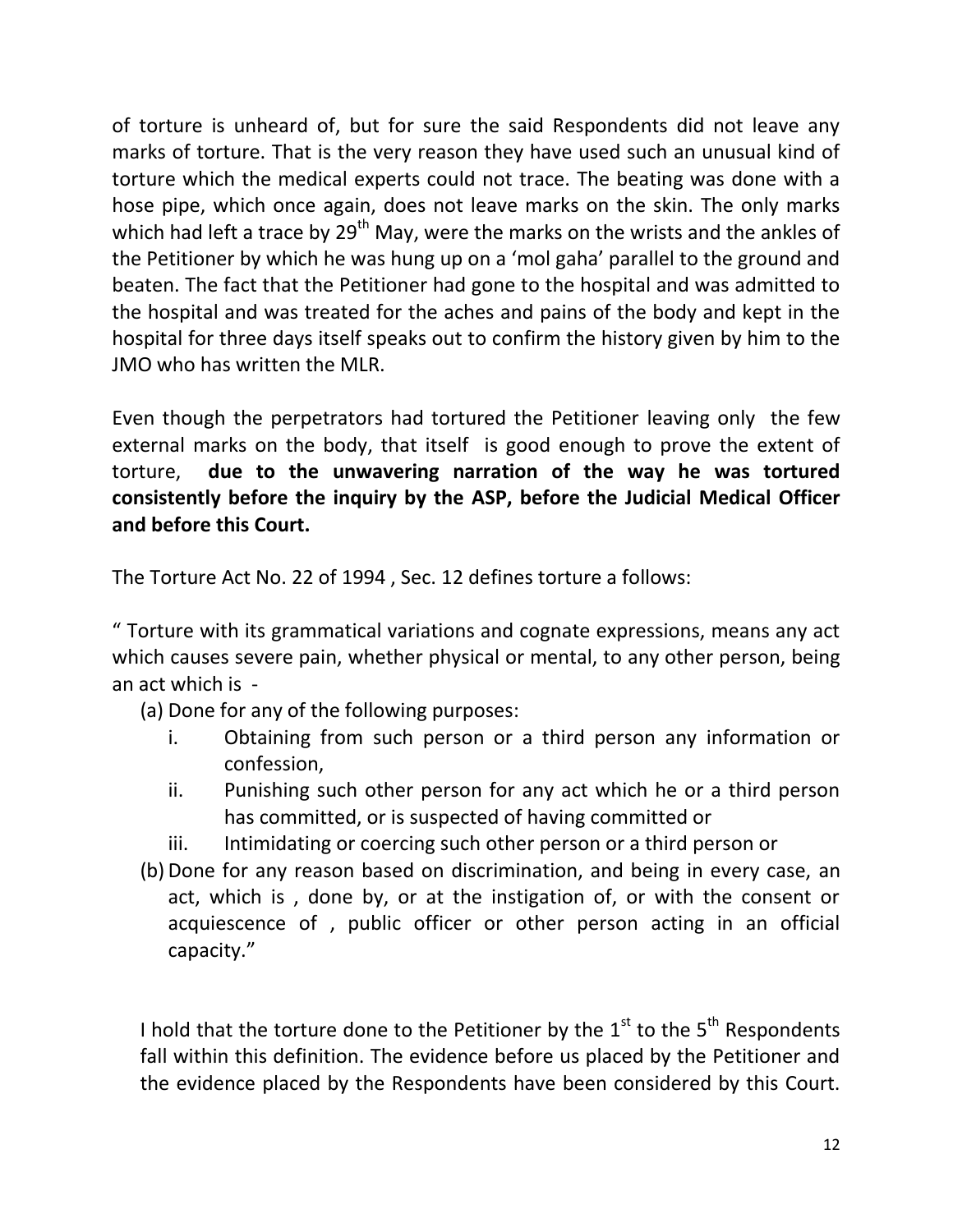This Court has analyzed the matters before us and has come to the conclusion that the  $1^{st}$  to the  $5^{th}$  Respondents have committed the act of torture on the Petitioner.

The Petitioner did not know why he was arrested at the time of arrest. His house was searched without a search warrant. The Respondents had failed to bring forth the so called 'information' given to the Police to suspect the Petitioner to be the person who might have committed house breaking. **The procedure of arrest is wrong.**

The Petitioner had been kept within the police station from the  $20<sup>th</sup>$  May to the 27th May,2009 **illegally by the 6th Respondent as OIC of the Police Station,** Bandaragama. I hold that the  $1^{st}$  to  $6^{th}$  Respondents have violated Articles 13(1) and 13(2) of the Constitution.

I have also considered the case law of this country which is contained in many authorities which I do not want to discuss at length at this juncture as it would only lenghthen this judgment unnecessarily.

The case law contained in *Muttusamy Vs Kannangara 52 NLR 324, Premalal de Silva Vs Inspector Rodrigo 1991 2 SLR 307, Navasivayam Vs Gunawardena 1989 1 SLR 394, Piyasiri Vs Fernando ASP 1988 1SLR 173 and Elasinghe Vs Wijewickrema and Others 1933 1 SLR 163* have been considered by me. The counsel for the Petitioner had filed some unreported cases after the hearing was concluded. They are *M.D,Nandapala Vs Sergeant Sunil and Others – SCFR 224/2006 – which was decided on 27.04.2009 and H.M.Y.I.Herath Vs Ajith Police Constable - SCFR 555/2009 – which was decided on 18.02.2014.* I have considered those judgments as well.

I hold that the  $1^{st}$  to  $5^{th}$  Respondents have violated the Petitioner's fundamental rights guaranteed to him by Article 11 of the Constitution. I hold that the  $1^{st}$  to  $6^{th}$  Respondents have violated the Petitioner's fundamental rights guaranteed to him by Article 13(1) and 13(2) of the Constitution.